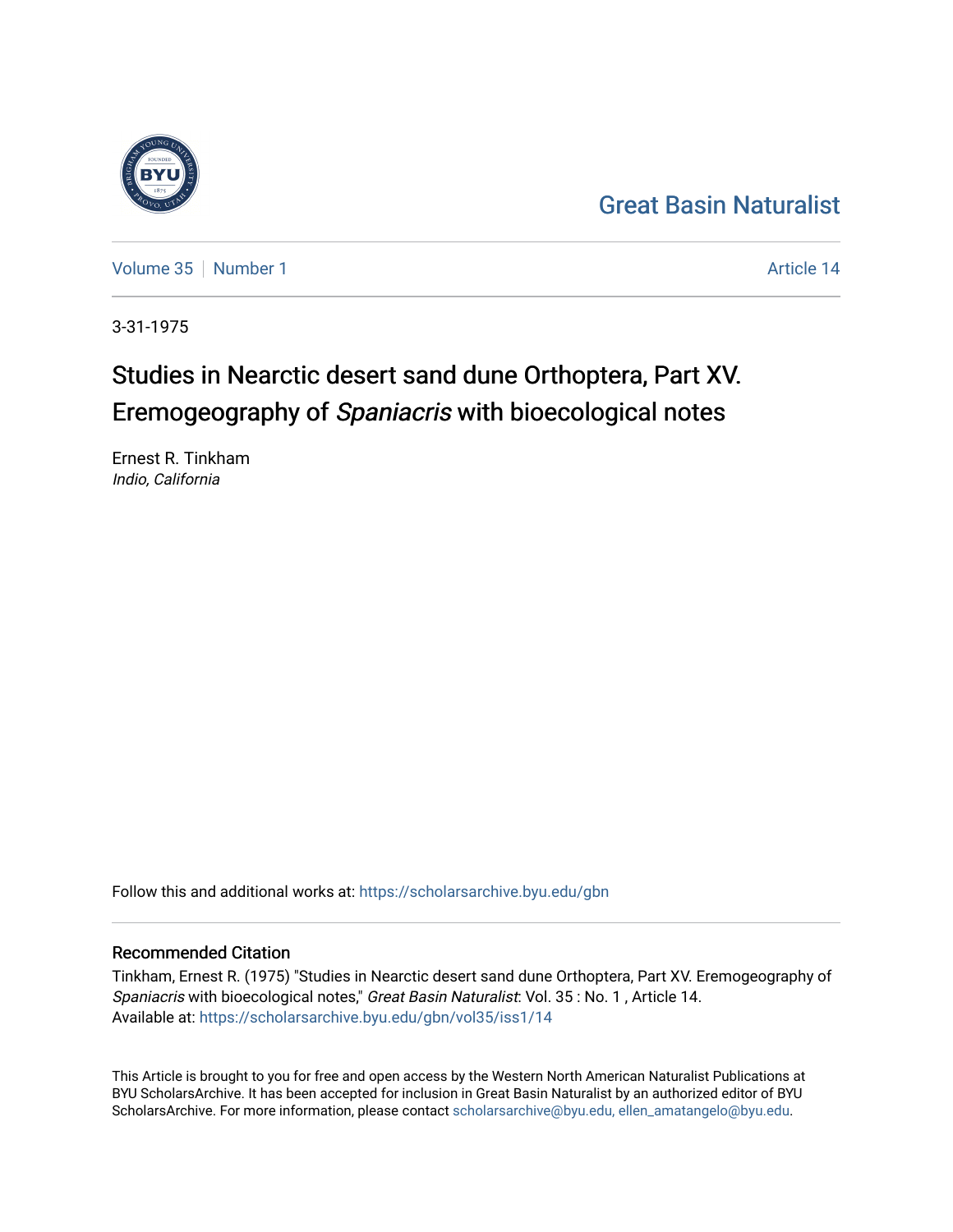#### STUDIES IN NEARCTIC DESERT SAND DUNE ORTHOPTERA. PART XV. EREMOGEOGRAPHY OF SPANIACRIS WITH BIOECOLOGICAL NOTES

#### Ernest R. Tinkham^

ABSTRACT. -- Four decades of the author's records indicate that Spaniacris deserticola (Bruner) is confined within the periphery of the Colorado Desert. It is usually found, near or within a few hundred feet of sea level, marking the shore line of ancient Lake Cahuilla (e.xcept for the Dale Lake record). The preferred host plant is *Coldenia palmeri* growing on the lower fringes of bajadas, with C. plicata on drift sand being second in preference. Spaniacris can tolerate sand and rock temperatures of 60 C. (believed to be a maximum for Colorado Desert life). Mating takes place at that<br>and lower temperatures. When they are disturbed while on the tops of host plants, their flight is<br>low and direct and of sho Kane Springs area after 52 years.

Spaniacris deserticola (Bruner, 1906), one of the rarest of Nearctic Desert grass hoppers, was based on a single female collected at Indio by H.F. Wickham.

In 1931, Morgan Hebard (1937:376) instructed me to make special efforts to locate S. deserticola. Late in the after noon of 25 August 1931, a large colony was located on a low sand ridge some ten miles east of Coyote Wells and about a mile or so east of Plaster City, California. A torrid day had been spent hunting for the elusive creature on the blistering mesas. One had to blink constantly to keep one's eyes somewhat moist, and it was so hot that the ubiquitous grass hopper Trimerotropis p. pallidipennis flew from the top of one creosote bush to another. At 8:00 that night, after sundown, itwas still 122 F in El Centro. Hebard records that <sup>I</sup> collected 13 males my brother collected 12 males and 9 females for me. In 1940 the colony was still there, and on 14 August I took 8 males and <sup>10</sup> females. In May <sup>1961</sup> <sup>I</sup> could not find any trace of the colony. During those intervening years the Highway Department had made a barrow pit out of the sand ridge and had destroyed the habitat.

During the period  $1949-1973$  I took 2 males and <sup>1</sup> female in early June 1953 at or near the mouth of Palm Canyon located six new colat a location northward and across High- of Thousand Palms. at a location northward and across Highway 111 from the Smoke Tree Ranch (both locations had disappeared by 1972 due to residential developments) and P. H. Timberlake took a female here on 24 June 1952 and a male on 21 June 1953.

On 22 May 1954, Dr. John Goodman and <sup>I</sup> were collecting on the east side of dry Dale Lake, 25 miles east of Twenty Nine Palms and found a female nymph, probably in the last stadium, on barren playa, where sand drifted across the gravel road. In May 1973 inspection showed this area so blasted and eroded by vio lent sand storms, that the only surviving vegetation was some ancient, dying creosotes with their crowns supported, like mangroves, on long exposed roots. It is believed that this colony has been ex terminated. It was the only one at a considerable elevation, as all others lie close to sea level.

On 14 June 1964, <sup>I</sup> examined <sup>a</sup> rather level sweep of sand (air temperature 119 F) well covered with sand mat {Coldenia plicata) some miles west of Rice, California, and one several miles east of the turnoff to the Iron Mountain<br>Pumping Station. The first plant examined contained a female Spaniacris quietly resting among the leaves not more than several inches above the torrid sands.

On 21 June 1964, along the old highway about 4 miles west of Thousand Palms, I found a single male. On 29 July 1974 I reexamined this area with sand mat margining the south edge of the road and scattered on the sand but could find no Spaniacris, although that week <sup>I</sup> had located six new colonies some miles east

On 29 June 1970 Jim Davis took a pair of Spaniacris in Thousand Palms Canyon. The next day I found Spaniacris at that locality confined to Coldenia *palmeri* bushes bordering several hun-

<sup>&</sup>lt;sup>181-441</sup> Date Palm Avenue, Indio, California 92201.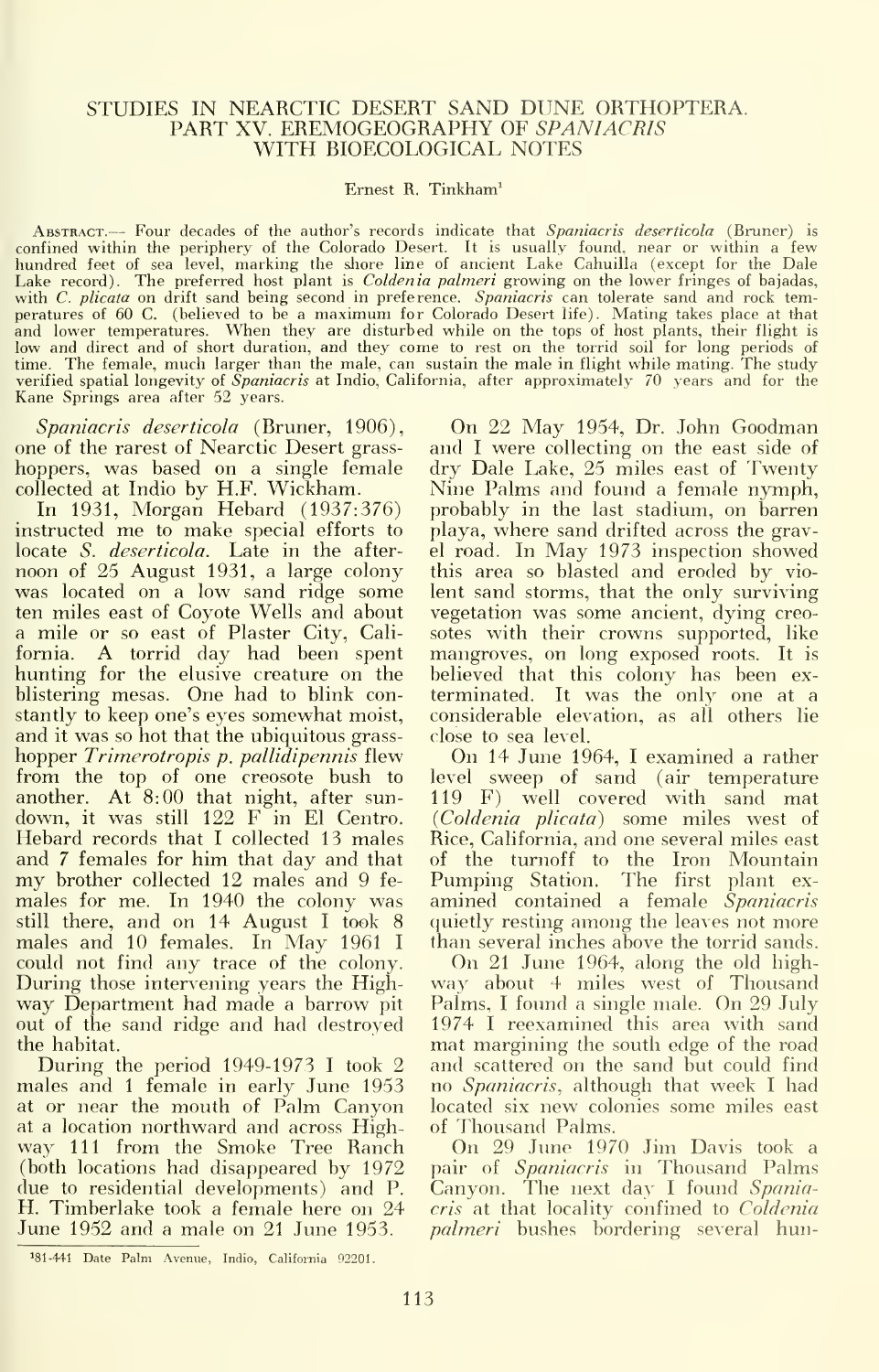dreds of feet of an old gravel road near the base of the gravelly hills. I took 2 dun<br>females and one male. Associated were: Con Anconia integra on Atriplex canescens var. linearis and A. polycarpa; Xeracris minimus on sandpaper weed (Petalonyx *thurberi*); Ci*bolacris parviceps* on the -hil<br>road and T*ytthotyle maculata*, the Mal- - Th pais lubber, nearby among the boulders of the brief bajada at the foot of the hills. One male was taken there 1 July 1971, and one male and one female on 3 July 1972; there were no Spaniacris there in 1973, a very dry year. In 1974 this area was designated Colony No. 6. (I shall re port on Colony No. 6 later.)

On the hot evening of <sup>11</sup> June 1973, Jim Davis and I made a night collecting trip along the roads to the Borrego Desert. One female Spaniacris was taken on the road 6 miles west of Salton City, just east of the radar tower; one pair was taken one mile west of the tower; and one the crushed female was taken two miles west. In the arroyo area of a broad Pleistocene valley, about 13.5 miles southeast of Bor rego Springs by road and within half a mile of Highway 78, another female was found on the paved road at night. In the late evening of 10 Aug. 1974, <sup>I</sup> surveyed the adjacent arroyo area, both sides of the road, but found no evidence of Spaniacris. The Borrego area, based on the parched conditions and poor showing of flowers, apparently got little of the daylong drizzle that drenched Coachella Valley on 7 Jan. 1974.

Theodore J. Cohn contributed some of his collection records as follows: "Imperial Co., Ca., <sup>3</sup> mi. E Plaster City, at the Oyster Beds Turnoff, 25 June 1965, T. J. Cohn, <sup>1</sup> male, 2 females. On ground near road around noon, hot as a firecracker. <sup>I</sup> have stopped there many times since and have never seen them again. Lots of Anconia around in other years.

"Sonora, Mexico, 22.3 mi. SE San Luis Rio Colorado, 20 June 1965, T. J. Cohn, No. 25. Base of sand dunes but not in them. 1 juv. female, last instar. Xeracris and Coniana also found here. These are The desert shrubbery was composed of the first set of dunes east of San Luis.

"Sonora, Mexico, 76 mi. SE San Luis Rio Colorado (14 mi NW Los Vidrios). 14 June 1966, T. J. Cohn, No. 16. Very sparse vegetation on moderately sandy soil, not far from stabilized dunes. This was around a corral a few hundred yards south of the road, near the next set of dunes, <sup>1</sup> female. Lots of what <sup>I</sup> think is Coniana here."

The sand dunes 22.3 miles SE San Luis are in large part in Arizona; the Inter national fence terminating on some rocky hills astride the International Boundary. The best dunes are in Arizona immediately north of these hills. <sup>I</sup> have collec ted there on many occasions but have never found evidence of Spaniacris. This should be the best location to discover Spaniacris in Arizona. At the 76-mile location, a high ridge of aeolian dunes sweeps far inland into the area from the southwestern coastal regions.

#### Notes on the 1974 Survey

Colony No. 1. Found, 25 July 3 miles north of Indio, California, on Monroe Street on C. *palmeri* on the north side of the dyke protecting the Coachella Valley branch of the All American Canal within fifty feet of the paved road. The Colony was at the southern edge of a considerable bajada that gently slopes down from the Indio Hills over an area of many miles. This location is directly south of the Curtis Desert Palms Oasis, whose ex istence is threatened by the huge Massey Rock and Sand gravel pit. The plant life is typical of that described fully under No. 2 below but is not as extensive. Thus, the presence of Spaniacris deserticola for Indio was verified almost 70 years after Bruner described it in 1906; <sup>I</sup> have not been able to find the date of Wickham's collections prior to 1906.

Colony No. 2. That afternoon, at the powerline crossing of Washington Street, 4 miles north of Interstate 10 and about 10 miles northwest of Indio, <sup>I</sup> found a much larger colony, here designated No. 2. The location was similar to that of No. 1, representing the southern edge of the long bajada margining the south side of the Indio Hills. The desert vegetation consists of shrubs, living ephemerals, and the dead skeletons of spring ephemerals.

many widely scattered Coldenia palmeri growing along the narrow, poorly paved powerline road as well as along the margins of a shallow dry- wash with fewer scattered clumps of creosote (Larrea divaricata), sandpaper weed (Petalonyx thurheri), Burrobush (Franseria dumosa),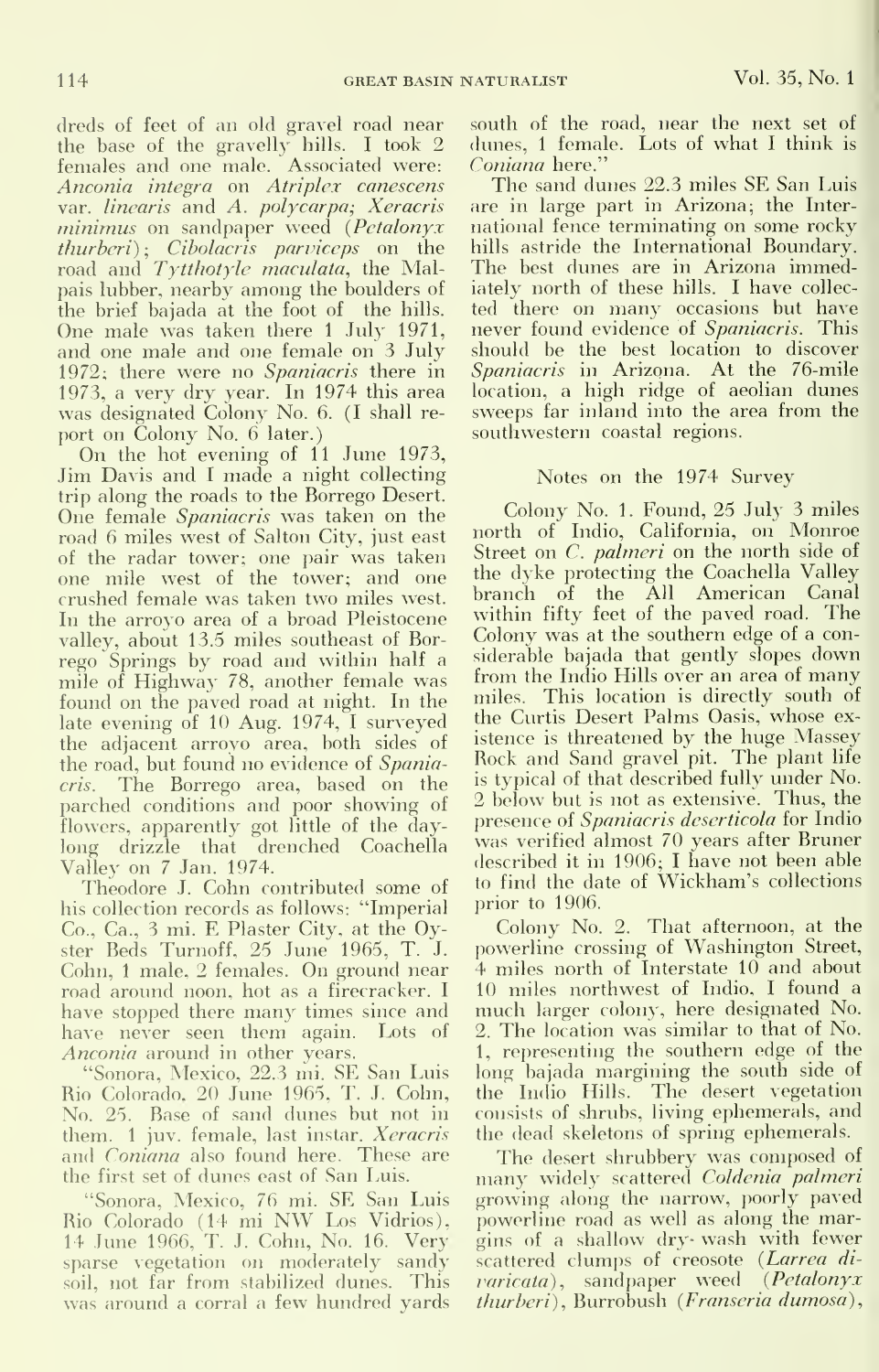and even more rarely encelia (Encelia  $farnosa)$ , desert sweet ( $Bebbia$  juncea), cheesebush  $(Hymenoclea$  salsola) and California dalea (Dalea californica). Living ephemerals were: inflated stem (Eriogonum inflatum), Spanish needle (Palofoxia linearis), velvet rosette (Psathyrotes ramosissima), Stillingia spinulosa, and Tidestroemia oblongifolia; all but Tidestroemia were in bloom. Dry spring ephemerals were: desert gold ( Geraea ca $nescens$ ), forget-me-nots (Cryptantha costata and maritima), Thomas buckwheat (*Eriogonum Thomasi*), brown-eyed primrose (Oenothera clavaeformis), blazing star (Mentzelia multiflora), and perhaps others. The presence of the flowering cphemerals in July and August on the blazing Colorado Desert can be explained only by the slow drizzling rain (1.56) inches) on 7 Jan. 1974, which penetrated to at least three feet. On 29 July, I<br>found damp sand one foot down. Alfound damp sand one foot down. though this soil moisture w^as a great boon in reviving dying shrubs (transects anywhere will show 65-75 percent dead or partly dead), germination of ephemeral seeds was poor because of the cold January weather. The deep penetration of moisture accounts for the flowering of Palofoxia and Eriogonum in midsummer and undoubtedly was responsible for breaking the diapause of *Spaniacris* and other acridid eggs.

On 25 July the two-acre area surveyed  $\alpha$  (approx. 100 by 80 yds.) contained at least 6 pairs of Spaniacris of which I took <sup>3</sup> males and 2 females, leaving the rest for propagation. Next day, 26 July, 4:15 to 5:00 pm, slightly hazy, temperature 45 C, soil 57 C. Quite a few adults noted but none taken.

On 17 Aug. a hot wind was blowing from the southeast. At 5:00 pm, air temperature was 44 C, soil 54 C; 5:20 pm, sum:<br>air 44 C, soil 53 C. Photographed *Spania*- O; cris with Tri-X film. Found Coniana snowi and for the first time Anconia integra female on Coldenia palmeri. Xeracris minimus also sometimes found but more often taken from *Petalonyx thurb*eri.

On 20 Aug. 5:00 to 6:30 pm, air 38 C, soil 54 C. Found only a few pairs in the original two-acre area. Extended the col ony southeastward for 3/10 mile, where <sup>I</sup> found two pairs, and westward across Washington Street at least 100 yards.

where <sup>I</sup> found two more pairs, one pair in copula, at 6:30 pm. Total area covered by Colony No. 2, at least one half mile in length and about 100 yards in width. Photographed the species with Pana tomic-X film as Tri-X was much too fast for glaring light of the desert.

On 24 Aug. 5:30 to 6:30 pm visited the site with Chas. Neeley, photographer. At 5:30 pm, air 41 C, soil 51 C. First male found within a few feet of the road. One area four feet square formed by two con tiguous C. palmeri plants held two females and one pair mating; this is the greatest concentration ever found for this species. On this date the original two-acre area contained eight females and nine males despite the fact that three males and two females were removed on 25 July. Since that date all specimens left for propagation of the species. Little change in vegetation noted since 25 July. Fairly hot, slight breeze from the west.

On 18 Sept., 1:15 to 2:00 pm, air 41 C, soil 51 C. One male found near road, one female at least 200 feet away. This fe male recognized by the slightly shorter tegmina. Trimerotropis p. pallidipennis present for the first time this summer; four females noted. These had probably migrated into the area as no nymphs of any acridids had been noted previously.

On 29 Sept., 1:15 to 2:00 pm, fairly hot wind, temperature: air 39.5 C, soil 52 C. Examined all C. *palmeri* bushes in the original two-acre area. On the 91st plant the female noted on 18 Sept. was found and some distance away on the 104th plant found a pair, in copula, missed on 18 Sept. Did not find the male found 18 Sept. near the road, which had been at least 200 feet away from the others. It is obvious that Spaniacris is quite localized in its movements especially in the late

On 4 Oct., brisk west wind, air  $31.5$  C, soil 54 C on sunny side of a *C. palmeri*<br>plant in wind-sheltered position. Examined about 120 plants; apparently only one female surviving at this late date; this one, the one noted on 18 and 29 Sept., was still in the same area. <sup>I</sup> found female by waving my net back and forth near each plant. While doing so, <sup>I</sup> was aware of the slightest movement of something dropping an inch or two from the end of a branch to the ground. This female was hiding under the plant on the sandy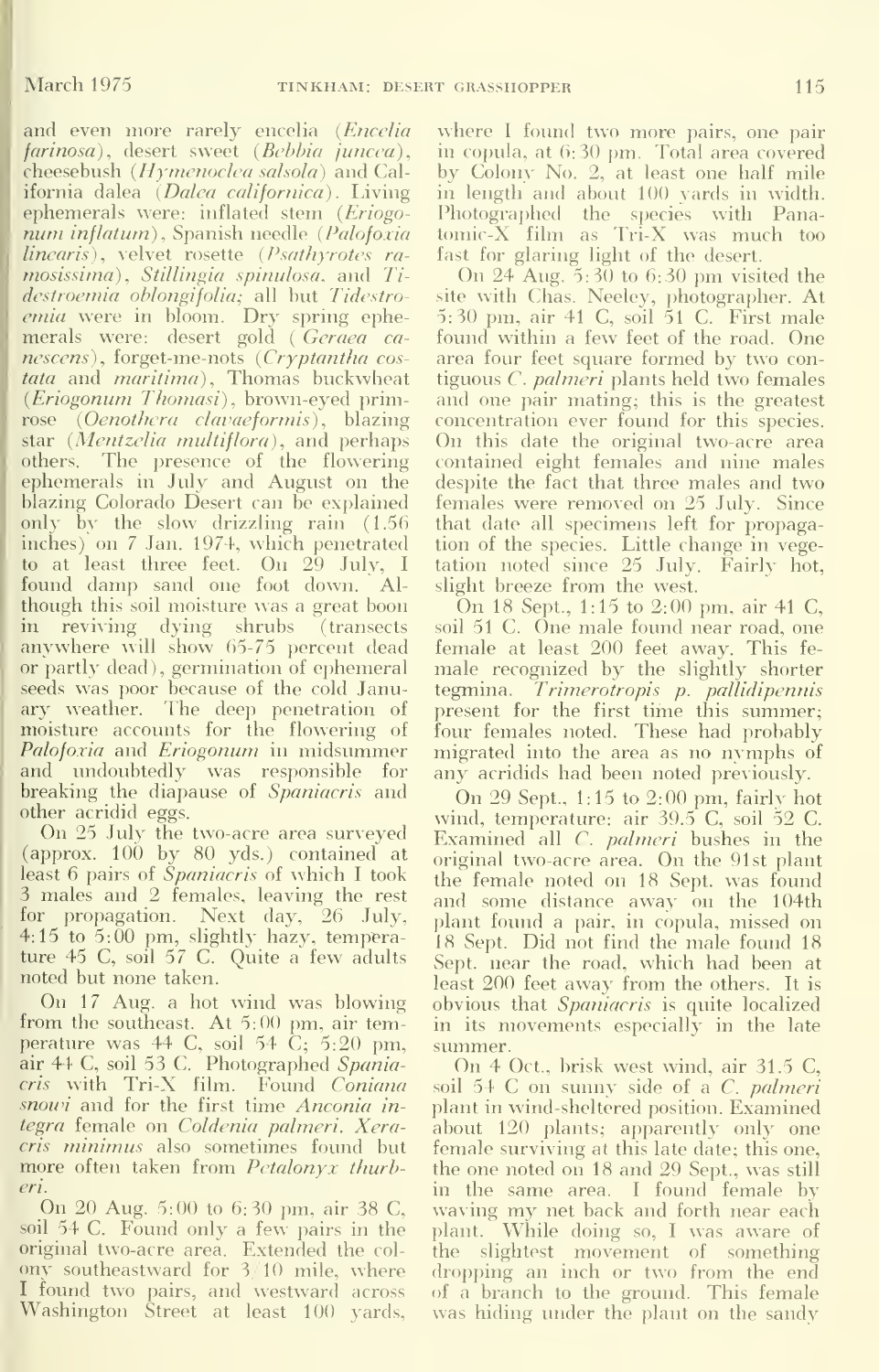soil. This was the first time I had observed this habit and the first record of this species for October.

On <sup>11</sup> Oct., 11:20 to 11:40 am, much cooler. Had time only to check over those bushes mostly likely to hold Spaniacris perched on top of plant as they almost always were. Found none; believe colony had died out for 1974. On this late date vegetation was surprisingly like that noted in late July, with E. inflatum, Palofoxia linearis, and P. ramosissima still blooming, but Stillingia has been dead and brown since mid-September.

Colony No. 3. Located 25 July, about one mile northwest of Colony No. 2, on the south side of Washington Street as it swings west to join the east end of Ramon Road at the turnoff to Thousand Palms Canyon. The colony comprised about 600 yards of C. palmeri on the east and west slopes of a gentle hill with a few This plants of *Dalea californica* and *D. emoryi* and here and there. The road crosses the south marginal area of the Indio Hill's bajada. The 300 yards of the east slope contained at least five pairs of Spaniacris; one pair taken; w^est slope at least two pairs; one pair taken. When disturbed this species never flies to another C. palmeri bush but always alights on the very hot soil. Flight is low and direct, the wings showing rather deep azure. On the food plant it usually orients the long axis of its body parallel to the rays of the sun so that us ally only the face is exposed to the full effect of the very hot sun. Under the cir cumstances this reduces exposure to the minimum, and the very long legs help elevate the body from the extremely hot soil tempartures. Spaniacris is not wary: the cautious photographer can move the macrolens of his camera to within 8 inches of the grasshopper. Trimerotropus p. pallidipennis seldom permits approach closer than 10 feet.

Colony No. 4. Found 29 July, located just east of the Thousand Palms (Canyon Turnoff. About one-fifth of an acre of C. palmeri fairly widely scattered with a few creosote interspersed;  $2:30$  pm, air been able to penetrate up t  $37 \text{ C}$ ; (had been overcast in am), soil  $58$  rather broad and low canyon. 37 C; (had been overcast in am), soil 58 C. This small area  $(100 \times 100 \text{ ft})$  revealed at least 9 females and 11 males, some of which were on very hot ground. Most of the females were on the plants. While <sup>I</sup> was taking temperature readings, one pair, in copula, sat on a rock (58 C)

for at least five minutes without showing any signs—as other acridids quickly do that the rock was hot. Evidence seems to indicate that *Spaniacris* can tolerate more heat than can any other animal living on the torrid Colorado Desert. Temperature one foot above soil level was 45 C. Still on margin of the bajada.

Colony No. 5. Found 25 July, one half mile west of Turnoff to Thousand Palms Canyon, 4:30 to 5:00 pm, air 45 C, soil 55 C. Margin of the same bajada but sandier than in previous colonies. Flora: C. pal meri with scattered creosote, D. califor nica, cheesebush, Dicoria canescens, Atri plex c. linearis, and dead sand verbena  $(Abronia$  villosa). One pair in copula, female could fly only a few feet with the male. Took mating pair and left 2 males and one female.

Colony No. 6. Visited once on 25 July. This is the location mentioned previously under dates of 1970-1973, within the mouth of Thousand Palms Canyon. Observed <sup>1</sup> female and <sup>1</sup> male perched on C. palmeri along margin of old gravel road previously described. Did not disturb. Noted Anconia integra on Atriplex c. linearis, Xeracris minimus, and flushed a female Tytthotyle maculata out of lux uriant creosote bush. No temperature readings were made on the first day of 1974 survey.

On Saturday afternoon, 27 July, <sup>I</sup> con tinued my Spaniacris survey. Driving northward on Washington Street and then westward, I passed colonies 2, 3, and 4, then turned right on Thousand Palms Canyon Road to pass Colony 6 and reach the Dillon Road junction in about four and one-half miles. En route <sup>I</sup> examined 400 yards of fine habitat of C. palmeri on both sides of the road about 1.5 miles north of Paul Wilhelm's Oasis, but found no specimens. As this was about as fine <sup>a</sup> habitat as <sup>I</sup> had seen, <sup>I</sup> wondered why no Spaniacris. Apparently, since it is so rare, localized, and sedentary in habits and because this location is several hundred feet higher than Colony 6, it has not been able to penetrate up through this

A survey of Dillon Road from the Thousand Palms Canyon junction (approximately 600 feet elevation) southeasterly 11 miles to where sand is first encountered at about sea level, revealed no Spaniacris.

Colony No. 7. Shortly beyond, at 11.7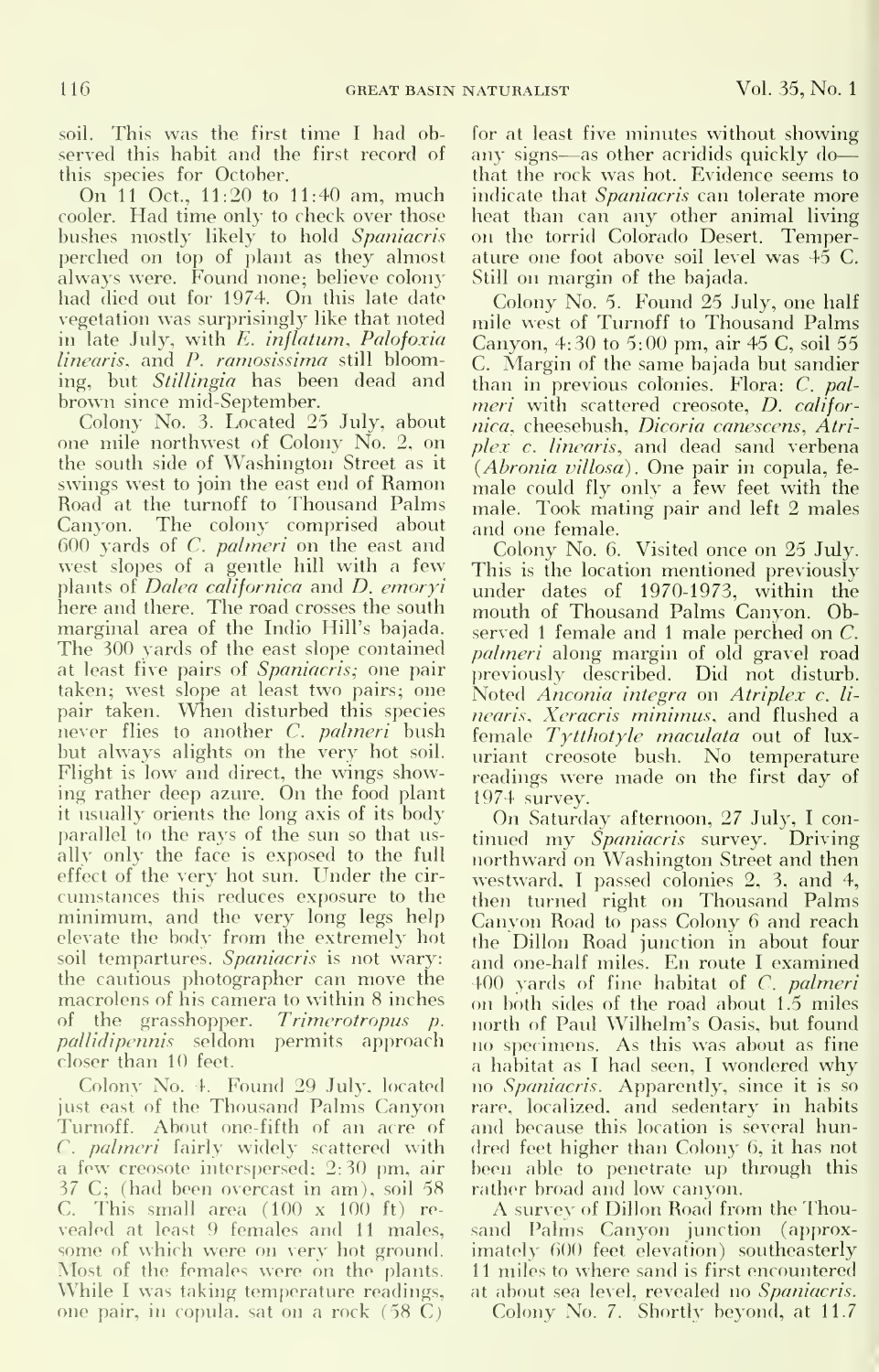miles from the Dillon-Thousand Palm Canyon junction, I examined 200 yards of  $\tilde{C}$ . *plicata* and found on one plant one male Spaniacris and 1 female Coniana snow resting on top of the low bush within one foot of each other. Air temperature at 6:00 pm, 45 C with hot wind blowing,<br>44 C when calm, leaf surface  $44.2$  C. This Biology. 44 C when calm, leaf surface 44.2 C. This location was 3.6 miles northwest of free way and about <sup>5</sup> miles northwest of Coachella.

Both sides of Dillon Road, edged with sparse patches of *Coldenia palmeri* and *C*. plicata, were examined from Colony No.  $\frac{7}{7}$  to the junction with Interstate 10 (3.4 Habits. miles) and no Spaniacris were found.

On 29 July, I examined old Highway 99 (now Vamer Road) from Thousand Palms west to Garnet Hill (13.3 miles) and found no trace of Spaniacris on Col denia palmeri and C. plicata, which often formed nice colonies along the margin of the road.

On 10 Aug. <sup>I</sup> drove along Highway 86 to the Kane Springs area, then west ward on Highway 78, but failed to find evidence of Spaniacris other than at Colony No. 8, noted below.

Colony No. 8. At about 7.5 miles from Kane Springs, 6 miles northwest of the junctions of Highways 78 and 86, <sup>I</sup> ex amined  $100$  yards of C. plicata growing on south sandy side of the road and found a female Spaniacris that flew about 30 feet, its azure wings showing in low direct flight, to land on the bare clay soil typical of the area. Later I examined a small flat wash with C. plicata, creosote, and smoke tree (Dalca spinosa) about six miles northwest of Kane Springs that admirably fits Hebard's (1937:377) loca tion where he took this species. Nothing was found here.

Because of drought conditions there was very little Coldenia west on Highway 78 and what there was occurred chiefly at the sea level line some 6 to 7 miles west of the Kane Springs junction. Late that night, at about 10:30 pm, <sup>I</sup> examined by Coleman lantern light the area immediately east of the radar tower where Spaniacris had been encountered on the night of 11 June 1973, but found nothing. <sup>I</sup> had examined about 10 acres of this area in late afternoon of 20 July 1974; but, al though it was in interesting habitat, <sup>I</sup> could find no Spaniacris. Farther on, 4 miles west of Salton City, <sup>I</sup> examined 300

yards of roadside Coldenia plicata with Coleman lantern and found nothing but Coniana snowi. <sup>I</sup> had also examined this area on July 20.

#### Summary and Conclusions

Biology. The adult Spaniacris is<br>now known from early June until early October. Records of nymphs in May represent the two last nymphal stadia. No small nymphs have ever been found. The number of ova laid per female is small, so the population potential is likewise small.

The low direct flight of rather short duration is diagnostic for the genus. During flight the wings appear darker azure than they appear on close inspection. Flight is almost always from the top of the Coldenia plants to the desert soil, where they will rest immovable many minutes, seemingly able to tolerate perfectly the torrid soil temperatures. Spaniacris is not a wary grasshopper and can be slowly and easily approached to within six inches for macrolens photography. However, quick lateral movements will alarm them and cause flight. The female of this species is probably the only grasshopper that can sustain flight, carrying the male, while mating. I never failed to find mating pairs in the larger colonies during afternoon and late evening hours. No observations were made in the early morning. Mating was observed from late July to late September. Oviposition was not observed. During the hotter portions of the day, from late morning until late evening, females oriented themselves so that the long axis of the body was parallel to the rays of the sun. In such positions only the front of the long face was exposed to the full effect of the rays. Only on rare occasions, and that in the late eve ning, did <sup>I</sup> observe males and females rest ing on the shady side of their host plant (Fig. 4).

Habitat. The marginal fringes of great bajadas, where the soil is partly of rock, sand, and clay, seem to be the preferred habitat. Spaniacris has been taken in purely drift sand locations near Rice (Figs. <sup>1</sup>and 2), Dale Lake, and the north western Sonora, Mexico (records of Dr. Cohn). The preferred altitudinal habitat appears to be at or slightly above the sea level contour line in the Colorado Desert; no captures have been made below sea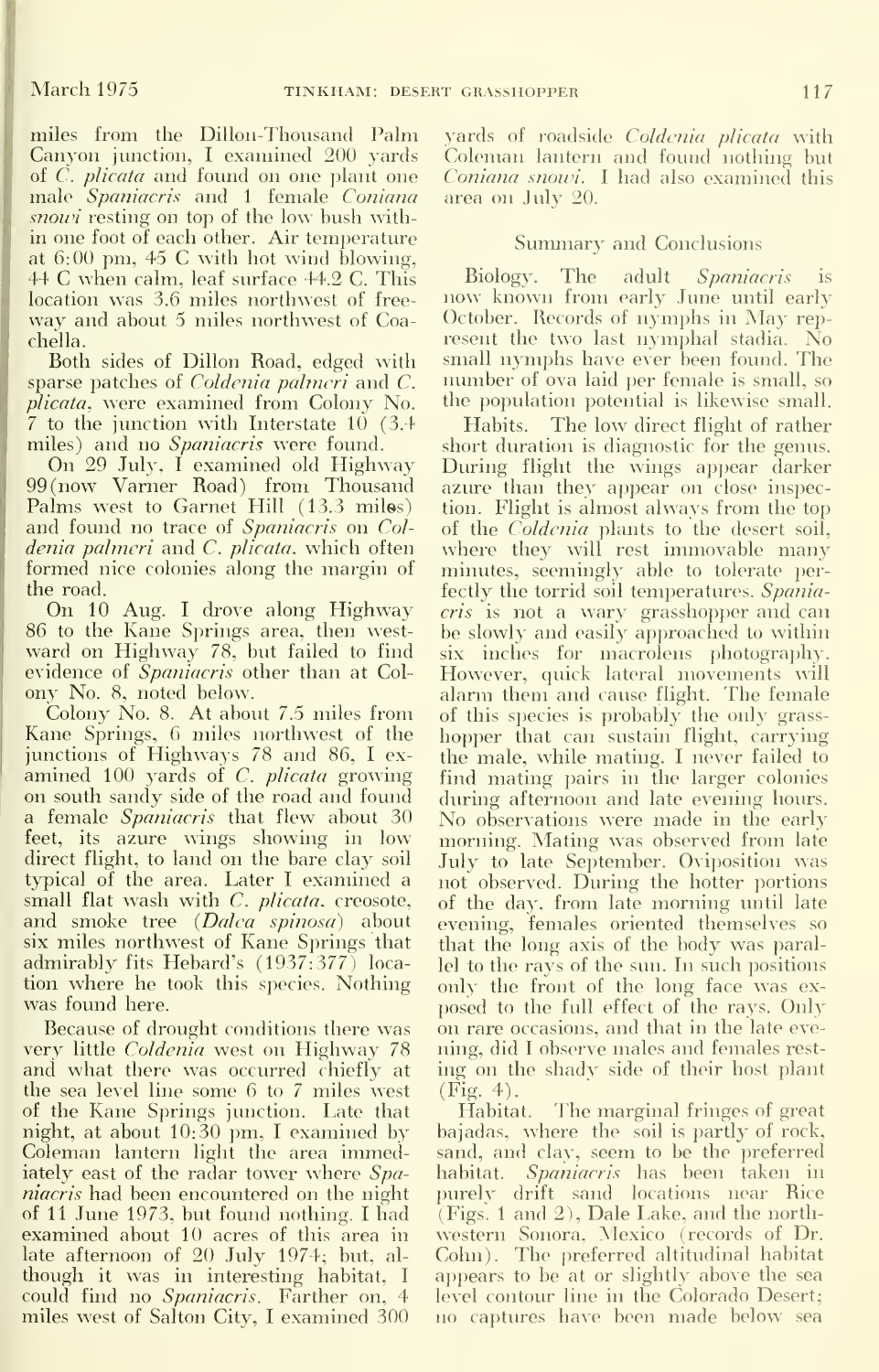

Figs. 1-8. Habit and habitat photographs of *Spaniacris deserticola*: 1, Habitat of drift sand, with C. *plicata* in foreground, some miles west of Rice, Ca. 1+ June 1964, 119 F in shade; 2, Fe-<br>male resting in top of C.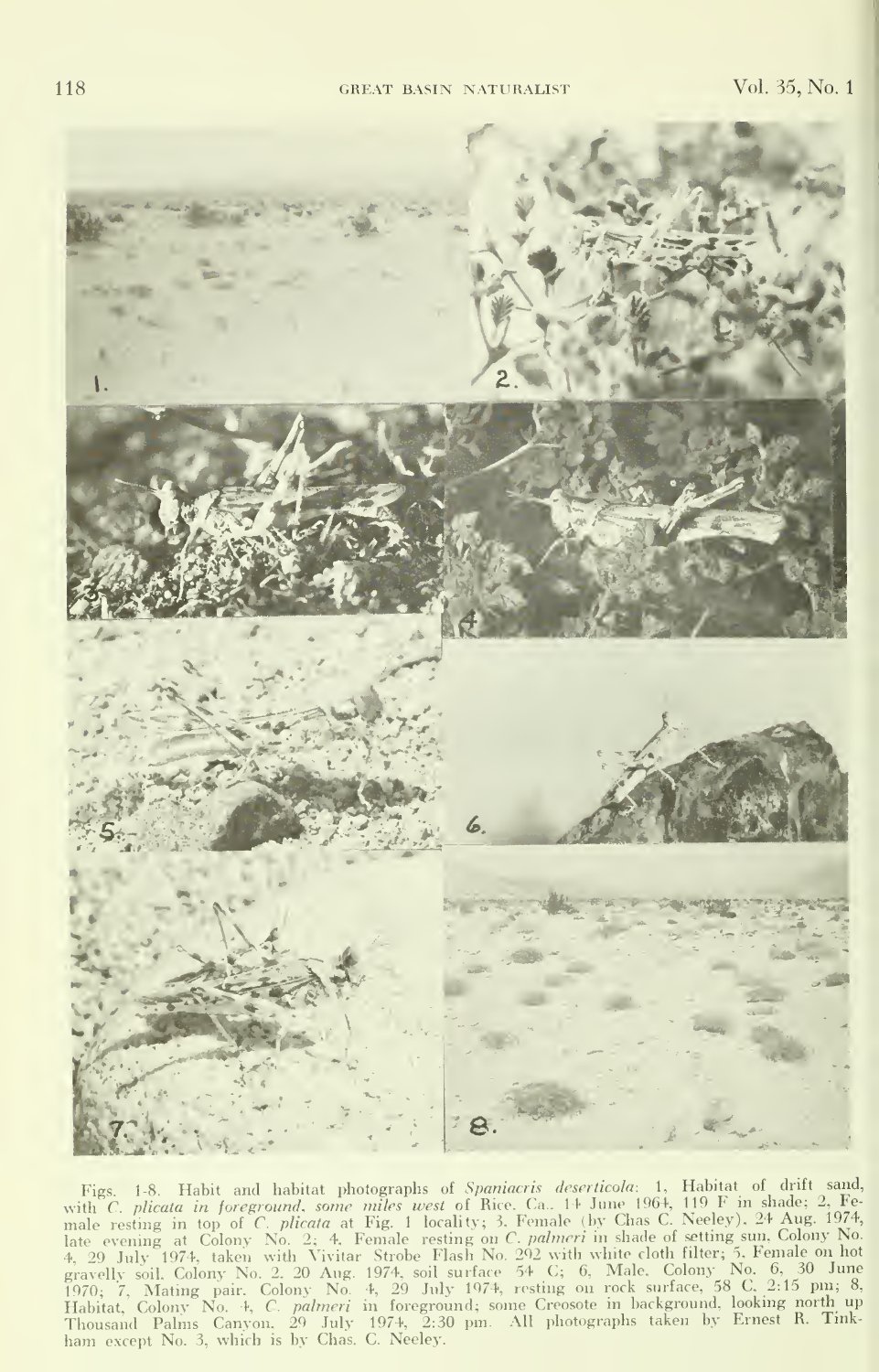level. The only records of considerable elevation ( $\pm$  1000 feet) appear to be the captures at Dale Lake and near Rice. There are no records for sand dune situ ations. Thus, the sea level contour represents the ancient shore line of Pleisto cene fresh water Lake Cahuilla, which dried up hundreds of years ago to leave the salt deposits of the Salton sea depression before flooding in 1903. It is obvious, because *Spaniacris* is still largely confined to the old beach line, that its powers of dissemination must be rather poor. This seems partly accounted for by its sedentary habits (as noted under Colony No.  $(6)$ , by its low egg potential, by the restricted habitat of its chief host plant (C. palmeri), by the torrid temperatures, by the great aridity of its habitat, and, per haps, by other factors as well.

Host Plants. Spaniacris appears to be strictly confined to Coldenia palmeri and C. plicata. The Palmer coldenia seems to be the preferred host because its distribution is closely related to the sea-level beach line of ancient lake. Other factors in the choice of host plants appear to be the size and greater height of C. Palmeri, which provides green foliage all summer long, and the edaphic conditions which provide greater protection than the sand (inhabited by C. *plicata*) for the eggs during drought-induced diapauses. Very little is known about the diapause in the eggs of desert acridids. On the other hand, sand appears to be <sup>a</sup> poor medium for the protection of eggs, especially if laid close to the sand surface.

Temperature Tolerance. Spaniacris appears to tolerate torrid soil and rock temperatures of 140 F (60 C), as portrayed by the mating pair in Photo 7, without ex-<br>hibiting any of the signs of intolerance the (such as the lifting of tarsi) that most other desert acridids would soon portray under such situations. Its extremely long legs (for an acridid) must be partly responsible for this heat tolerance. Thus, the evidence seems to indicate that Spaniacris can tolerate higher temperatures than any other life form associated with the Colorado, our hottest desert.

Spatial Longevity. The evidence pro vided by Colonies <sup>1</sup> and 8 indicates that Spaniacris has survived in the Indio area for 75 years, and in the location a few miles northwest of Kane Springs for 50 years, which is more than half the time

of American occupation of the territory. However, in the areas near Dale Lake and Palm Springs and west of Thousand Palms there is evidence that the destructive practices of man have extirpated three colonies of Spaniacris within the past two decades. These practices in clude scraping off large areas of desert shrubbery, asphalt paving of huge areas, and many other methods well known to conservationists, all of which helped pro duce the increasing droughts and sand storms of the past two decades. It is also apparent that Spaniacris survived many millennia in the Colorado Desert before the advent of the white man.

Faunal Designation. Spaniacris appears strictly confined to the Colorado Desert, its zonal distribution being con fined largely to the old beach line of Pleistocene Lake Cahuilla, which is also at sea level.

Orthopteran Associates. The chief as sociates are: *Coniana snowi* especially on sandier habitats dominated by C. plicata; Xeracris minimus, showing a preference for Petalonyx thurberi; and, rarely, the saltbush grasshopper *(Anconia integra)*. which prefers *Atriplex* spp. Also present are soil-dwelling species such as the Arroyo Grasshopper (Cibolacris parviceps), the ubiquitous Trimerotropis p. pallidi *pcnnis*, rarely the Malpais lubber  $(Tyt-)$ thotyle maculata) as in Colony 6, and the ground mantid (Litancutria minor).

Enemies. Since the 1974 survey demonstrated that many colonies exist along road margins favored by C. *palmeri* and (where sandier) *C. plicata*, evidence in-<br>dicates that many *Spaniacris* are crushed by passing cars, especially at night, when there seems to be considerable nocturnal activity among desert acridids. As the crested lizard is strictly herbivorous, there seems to be no evidence that it would feed on *Spaniacris*; but the presence of zebratails and, rarely, sand dune lizards of the genus  $U$ *ma* in sandy habitats where  $C$ . *plicata* is growing may pose a threat to the early stages of *Spaniacris*, about which nothing is known.

#### REFERENCES

- BRUNER, L. 1906. Ramona (not of Casey 1886 [Coleoptera]), Biol. Centr. Amer., Orth. 2: 186-187.
- HEBARD, M. 1937. Studies in Orthoptera which